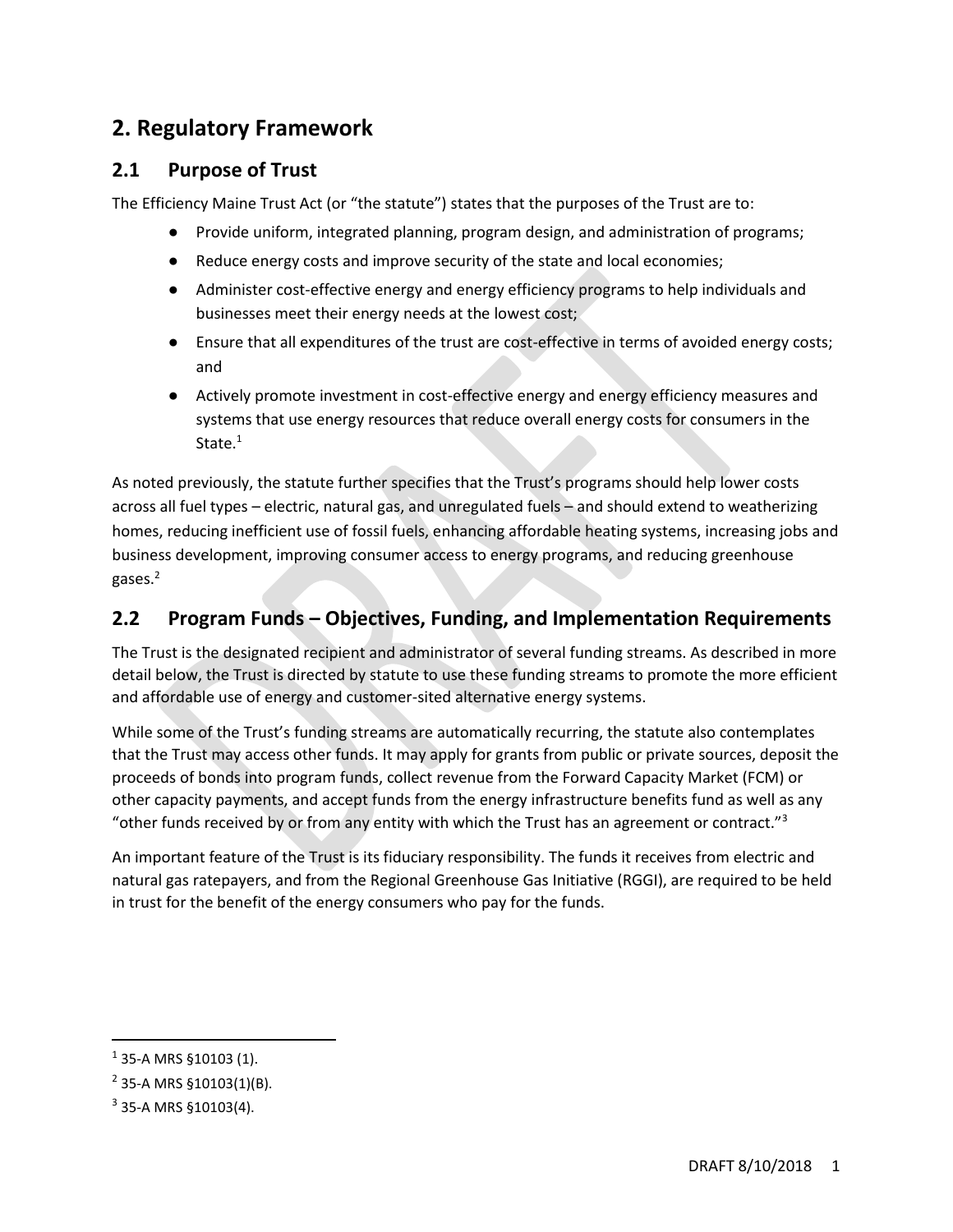### **2.2.1 Electric Efficiency and Conservation Fund**

The Electric Efficiency and Conservation Fund is dedicated to programs designed to reduce inefficient use of electricity. The main goal of programs supported by this fund is to help reduce energy costs for electricity consumers. The objectives enumerated in statute for the use of this fund are to:

- Increase consumer awareness of cost-effective options for conserving energy
- Create favorable market conditions for increased use of energy efficiency;
- Promote sustainable economic development and reduce environmental damage;
- Reduce the price of electricity over time for all consumers by reducing demand during peak use periods; and
- Reduce total energy costs for electricity consumers. $4$

The amount of the Electric Efficiency Conservation Fund is determined by establishing the budgets necessary to capture the maximum achievable cost-effective (MACE) energy efficiency potential. MACE is synonymous with the standard, as articulated in the statute, of all the cost-effective energy efficiency that is achievable and reliable. The principal revenue stream for this fund comes from payments that the utilities make directly to the Trust for the procurement of cost-effective energy efficiency (the "Electric Efficiency Procurement"). The payments are deemed by statute to be a just and reasonable element of utility rates. The amount of the procurement payments may be reduced by netting out amounts committed by the Trust Board for this purpose from certain other funding streams, including settlements such as the Maine Power Reliability Program (MPRP), proceeds from the FCM, or payments from RGGI.

The Electric Efficiency Procurement is statutorily capped at 4% of total revenues from retail electricity supply sales and transmission and distribution sales.<sup>5</sup> Maine's largest electric customers, who take service at the transmission and sub-transmission (T&ST) level, do not contribute to and are ineligible for funding from the Electric Efficiency Procurement. They are, however, eligible for other components of the Electric Efficiency and Conservation Fund, including FCM and MPRP funds.

While pursuing the listed objectives, the Trust allocates budgets and deploys strategies for the Electric Efficiency and Conservation Fund to give all customers a reasonable opportunity to participate. The statute expressly directs the programs paid for through this fund to:

- Target at least 10% of the Electricity Efficiency Conservation Fund or \$2.6 million, whichever is greater, to low-income residential customers;
- Target at least 10% of the Electricity Efficiency Conservation Fund or \$2.6 million, whichever is greater, to small business customers; and

l

<sup>&</sup>lt;sup>4</sup> 35-A MRS §10110(2)(A).

<sup>&</sup>lt;sup>5</sup> 35-A MRS §10110(4)(A).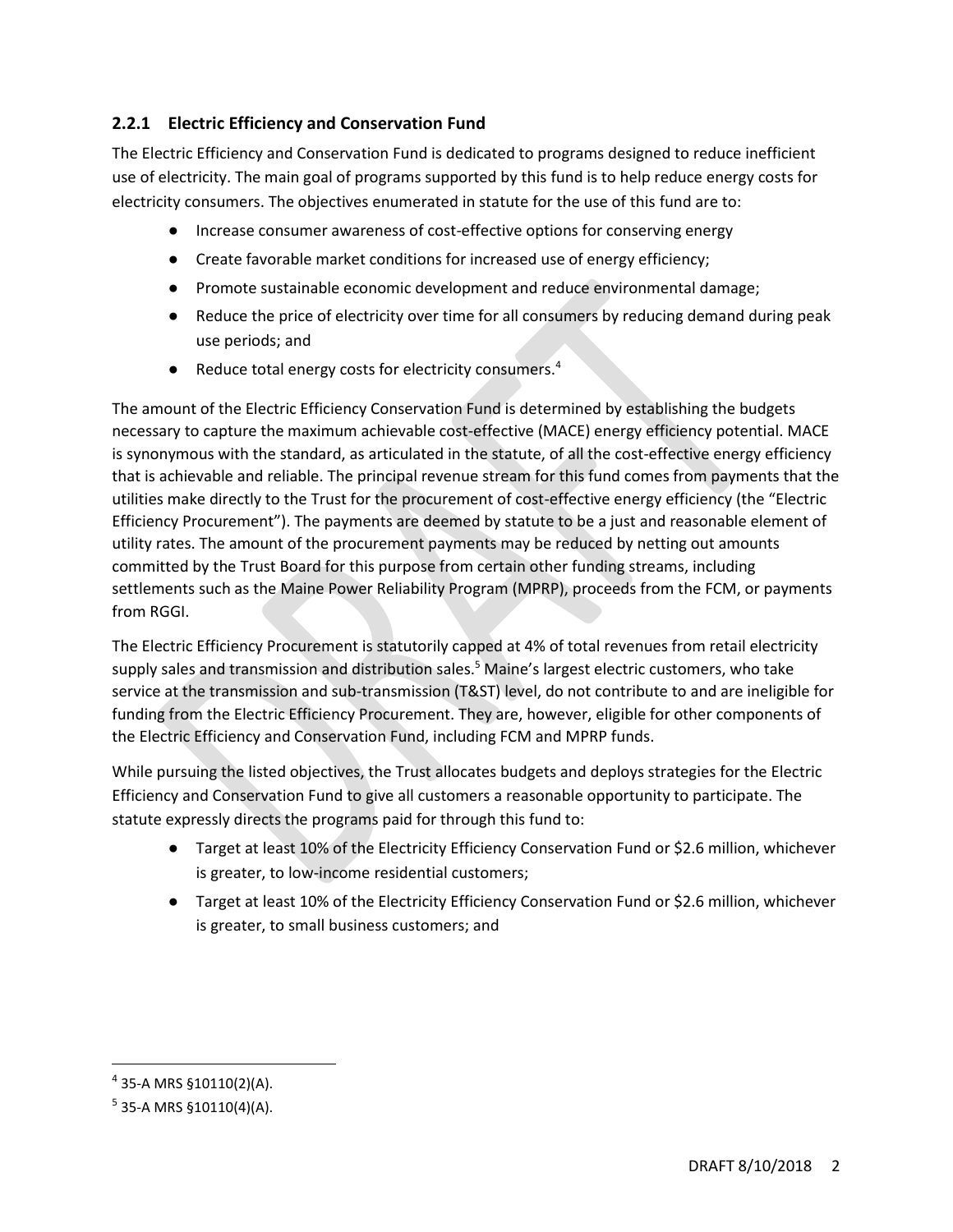● Apportion the remaining funds among customer groups and geographic areas in a manner that allows all other customers to have a reasonable opportunity to participate in one or more conservation programs.<sup>6</sup>

### **2.2.2 Natural Gas Conservation Fund**

The Natural Gas Conservation Fund is established in statute to promote the efficient use of natural gas. Objectives for the use of the fund are to:

- Increase consumer awareness of cost-effective options for conserving natural gas;
- Create more favorable market conditions for the increased use of efficient natural gas products and services; and
- Promote sustainable economic development and reduce environmental damage through the more efficient use of natural gas.<sup>7</sup>

Revenues to the Natural Gas Conservation Fund derive from assessments on natural gas utilities that are statutorily deemed to be just and reasonable costs to be included in rates (the "Natural Gas Efficiency Procurement"). The amount of the assessments is directed by statute to be the amount necessary to capture all cost-effective energy efficiency that is achievable and reliable.<sup>8</sup> In past years, the law that limited application of the natural gas assessments to the largest gas utility in the state, Northern Utilities (doing business as Unitil). In 2013, the Legislature changed the law by expanding the Natural Gas Efficiency Procurement's applicability to all local distribution companies (LDCs) providing natural gas in Maine, including Bangor Natural Gas, Maine Natural Gas, and Summit Natural Gas of Maine. Until recently, Maine's largest natural gas customers, whose usage exceeded 1 million centum cubic feet (CCF) of natural gas annually, were exempt from contributing to the Natural Gas Efficiency Procurement; as such, they were not eligible for the Trust's natural gas efficiency programs. In 2017, the Legislature amended the law once again, requiring these customers to pay the natural gas assessment on their first 1 million CCF of usage.<sup>9</sup> This rendered them newly eligible for the Trust's natural gas efficiency programs, beginning in FY2018.

Consistent with the statute, the Trust targets the funds of the Natural Gas Conservation Fund so that a reasonable percentage will go to low-income residential customers and to small business customers, and so that remaining funds allow "all other [natural gas utility] consumers to have a reasonable opportunity to participate" in the programs.<sup>10</sup>

### **2.2.3 Regional Greenhouse Gas Initiative Fund**

RGGI is a nine-state regional program to limit carbon emissions from electricity generators. Maine joined RGGI in 2009 when the program was established. Under the program, large generators are required to purchase "carbon allowances" in an amount equal to their carbon emissions. Allowances are sold at

<sup>&</sup>lt;sup>6</sup> 35-A MRS §10110(2)(B).

 $^7$  35-A MRS §10111(1).

 $^8$  35-A MRS  $\S 10111(2)$ .

<sup>&</sup>lt;sup>9</sup> 35-A MRS §10111(2).

 $10$  35-A MRS §10111(1)(B)(3).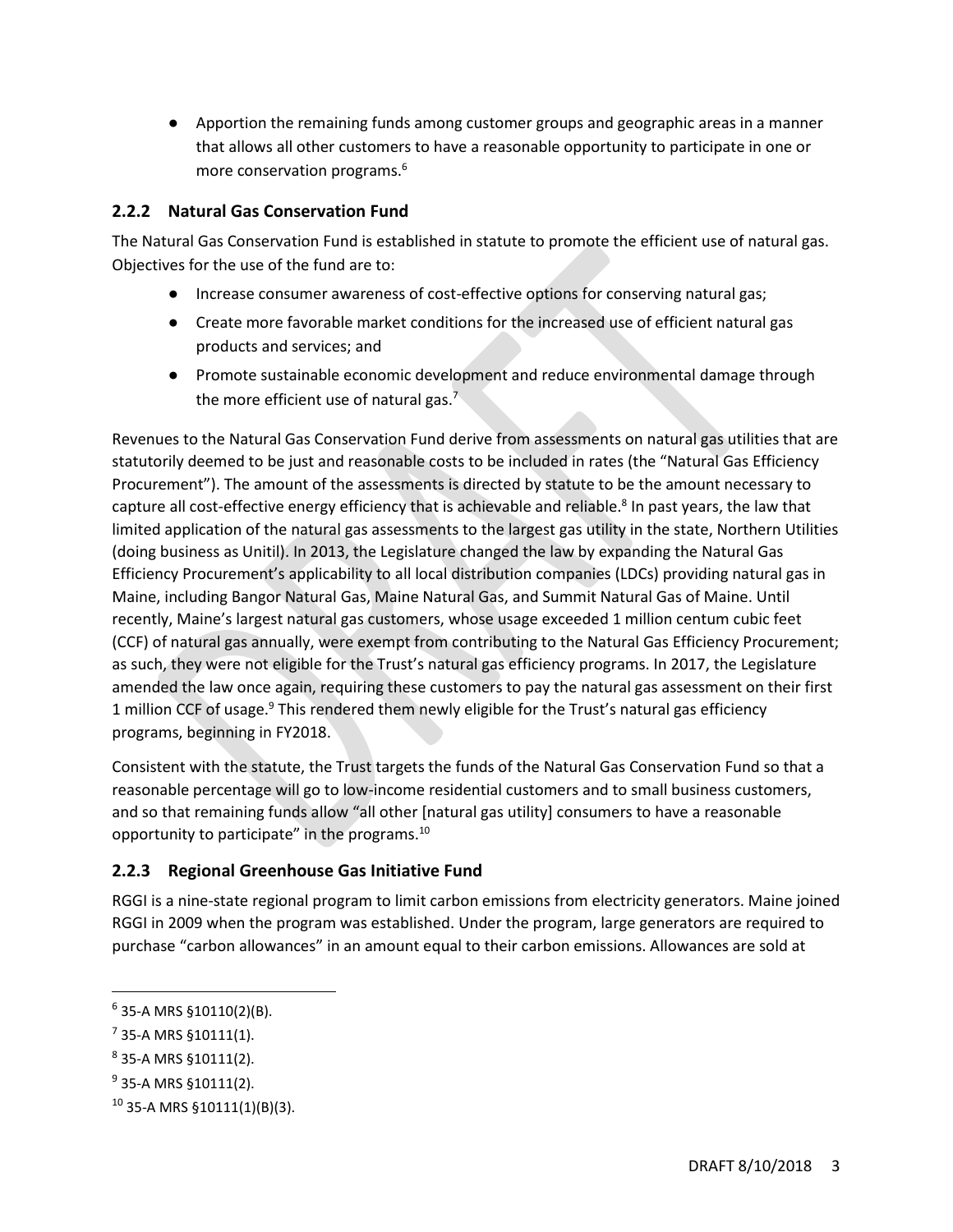quarterly auctions for this purpose. In Maine, proceeds from the auctions are transferred to the RGGI Trust Fund managed by the Trust.<sup>11</sup> The statute emphasizes that the Trustees have a fiduciary duty to the customers of the electric utilities and that the RGGI funds are to be held in trust for the purposes of benefiting those customers.

The RGGI Trust Fund is to be used for energy conservation programs that reliably reduce electricity consumption or greenhouse gas (GHG) emissions, giving priority to measures with the highest benefitto-cost ratio. In the spring of 2016, the Legislature amended the Efficiency Maine Trust Act to provide new direction on the allocation of RGGI investments. Beginning in FY2017, the amended law required the Trust to allocate \$3 million annually to the Public Utilities Commission (the Commission) to be disbursed to a select group of energy-intensive manufacturers, known as "affected customers." In accordance with the statutory directive, the Trust allocated 50% of the remaining funds to the residential sector and 50% to the commercial and industrial (C&I) sector. Later, in light of declining RGGI revenues over a period of several quarters, the Legislature instituted further amendments to the statute in the spring of 2017. First, it reduced the \$3 million annual affected customer transfer to \$2.5 million in FY2018 and \$2.5 million in FY2019, and added a \$1.0 million payment in FY2020. Second, it eliminated for the same period the requirement that the Trust split the remaining RGGI revenues evenly between residential and C&I programs.<sup>12</sup>

The price per ton of carbon allowance, and the total number of tons of carbon allowances sold, has varied considerably over the last eight years. Early on, annual auction revenues to Maine's RGGI Trust Fund were more than \$11 million per year. In the period around FY2012, the combination of reduced electricity consumption during the economic recession and a major switch by generators from oil to natural gas led to a drop in carbon emissions and a glut of carbon allowances. During that time, revenues from RGGI auctions fell to approximately \$4 million per year. Upon adjusting the regional carbon emissions cap, the market rebounded; annual revenues between FY2014 and FY2016 ranged from \$12 million to \$14 million. Then, as alluded to above, the revenues began to decline rapidly in FY2017, falling to \$7 million for that year. This was largely due to uncertainty regarding the future of RGGI, as participating states had not come to an agreement regarding whether to continue the arrangement beyond 2020. When the states officially decided to extend RGGI to 2030, market confidence returned, causing an uptick in market confidence and a subsequent increase in revenues. Annual revenues in FY2018 were \$9.4 million, and the Trust expects \$9.7 million for FY2019. In the period governed by this Triennial Plan, the Trust is projecting revenues to the RGGI Fund at approximately \$10.7 million for FY2020, \$11.8 million for FY2021, and \$13 million for FY2022. The Trust assumes there will be less market volatility during this time period; the new program rule governing RGGI from 2020 to 2030 includes an automatic emissions cap readjustment mechanism to avoid the oversupply of allowances when actual emissions fall below the established threshold.

#### **2.2.4 Energy Efficiency and Renewable Resource Fund**

The Renewable Resource Fund was originally established to support research and development (R&D) and demonstration projects for renewable energy.<sup>13</sup> In 2011, the law was modified to further authorize

 $\overline{a}$ 

<sup>11</sup> 35-A MRS §10109.

<sup>12</sup> 35-A MRS §10109

<sup>13</sup> 35-A MRS §10121 and §3210(9)(B).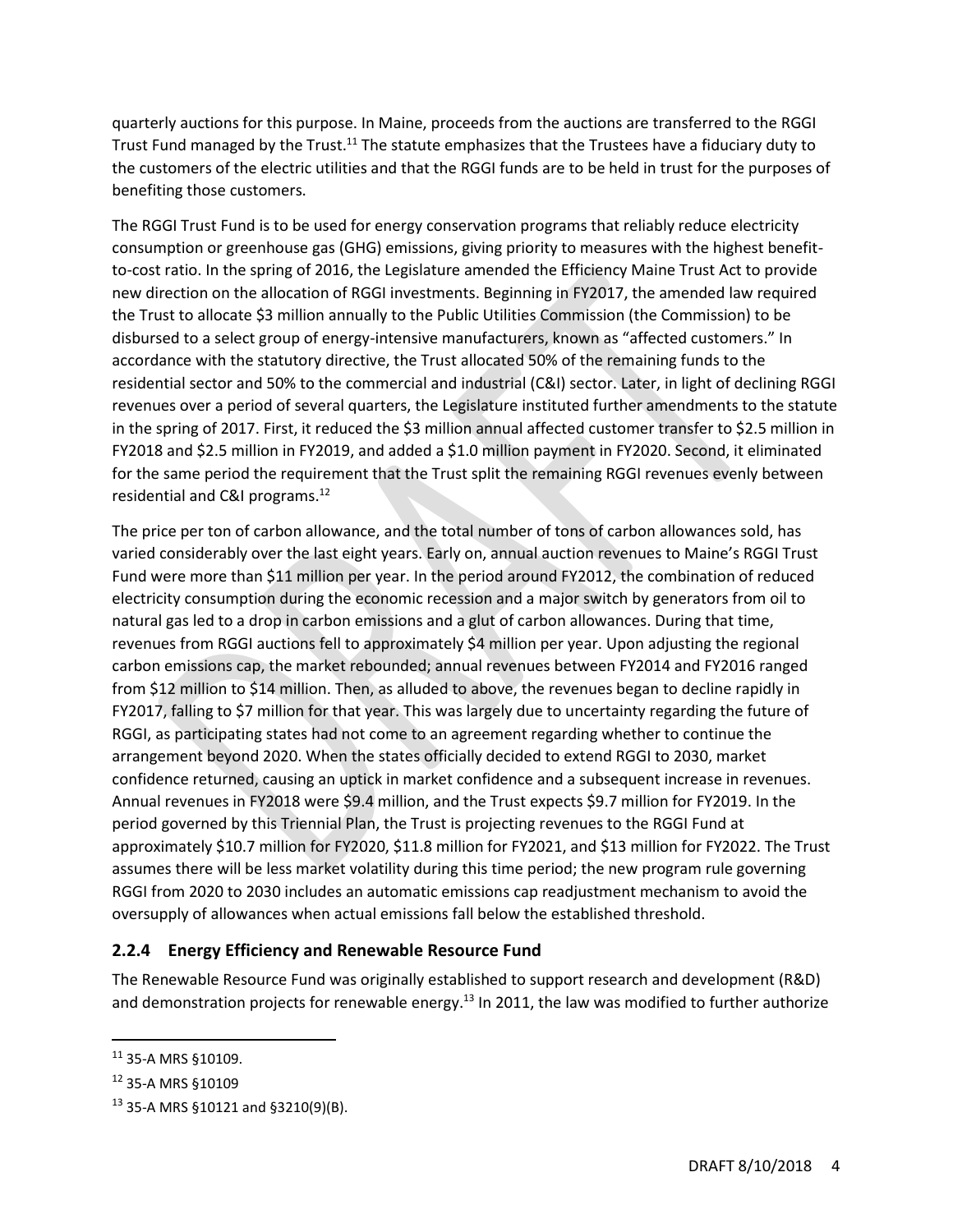the fund to be used to provide rebates for customer-sited, commercialized renewable energy equipment, meeting a cost-effectiveness test. In 2012, a bill from the Governor modified the law again, allowing voluntary contributions made to the fund to be used for energy efficiency projects (in addition to renewable energy projects) and changing the name of the fund to the Energy Efficiency and Renewable Resource Fund.

During the period covered by Triennial Plans I, II, and III, this fund periodically received revenues from the following sources: voluntary contributions made by electricity ratepayers; alternative compliance payments made by electricity suppliers (to comply with their requirements to supply renewable energy); federal grants; and a dedicated system benefit charge (SBC). This charge amounted to 0.005 cents/kWh for every unit of electricity consumed in Maine. In 2010, statutory authorization for this dedicated SBC expired and was not reauthorized, ending this source of funds. In recent years, all funds carried forward from federal grants and the SBC were fully expended. Also, revenues to the fund from alternative compliance payments dropped to zero, and revenues from voluntary ratepayer contributions fell to approximately \$50,000 per year. For the Triennial Plan IV period, the Trust assumes that revenues for this fund will be limited to voluntary contributions at a level of \$50,000 per year.

#### **2.2.5 Federal and Miscellaneous Funds**

The statute provides that the Trust shall oversee and administer:

- A. The U.S. Department of Energy (DOE) State Energy Program; and
- B. Other federally funded programs and projects related to Trust programs.<sup>14</sup>

During the first Triennial Plan period, the Trust administered programs funded by six separate federal grants totaling more than \$93 million. Nearly all of this amount came through one-time grants from the American Recovery and Reinvestment Act of 2009 (ARRA), which, except for certain revolving loan funds, was not available for programs during the period of Triennial Plans II or III. A notable exception was revenues received from the recurring State Energy Program formula grant, which in recent years occasionally provided between \$20,000 and \$50,000 per year for the Trust to invest in energy programs. The Trust intends to apply for federal grants through competitive requests for proposals (RFPs) when they present a good fit with the Trust's mission and Triennial Plan. However, at this time and for purposes of budgeting and planning, the Trust is not forecasting receipt of any federal grants during Triennial Plan IV.

As mentioned above, the statute authorizes the trust to accept "other funds received by or from any entity with which the Trust has an agreement or contract....<sup>"15</sup> The Board of Trustees must vote to accept funds and may do so where the receipt of those funds is consistent with the purposes laid out for the Trust in the statute.<sup>16</sup> As of the writing of this Triennial Plan, the Trust has only one such funding source that will be active during FY2020 and FY2021: the Volkswagen (VW) settlement funds. In 2016 and 2017, VW agreed to settle allegations that it violated the federal Clean Air Act by installing "defeat devices" on certain diesel vehicles. Under consent decrees reflecting the settlement agreement, Maine (through the Maine Department of Transportation) received settlement funds from VW through a Memorandum of Understanding contracted with the Trust to administer approximately \$3.15 million to

<sup>14</sup> 35-A MRS §10115(1).

<sup>15</sup> 35-A MRS §10103(4).

<sup>16</sup> 35-A MRS §10103(4).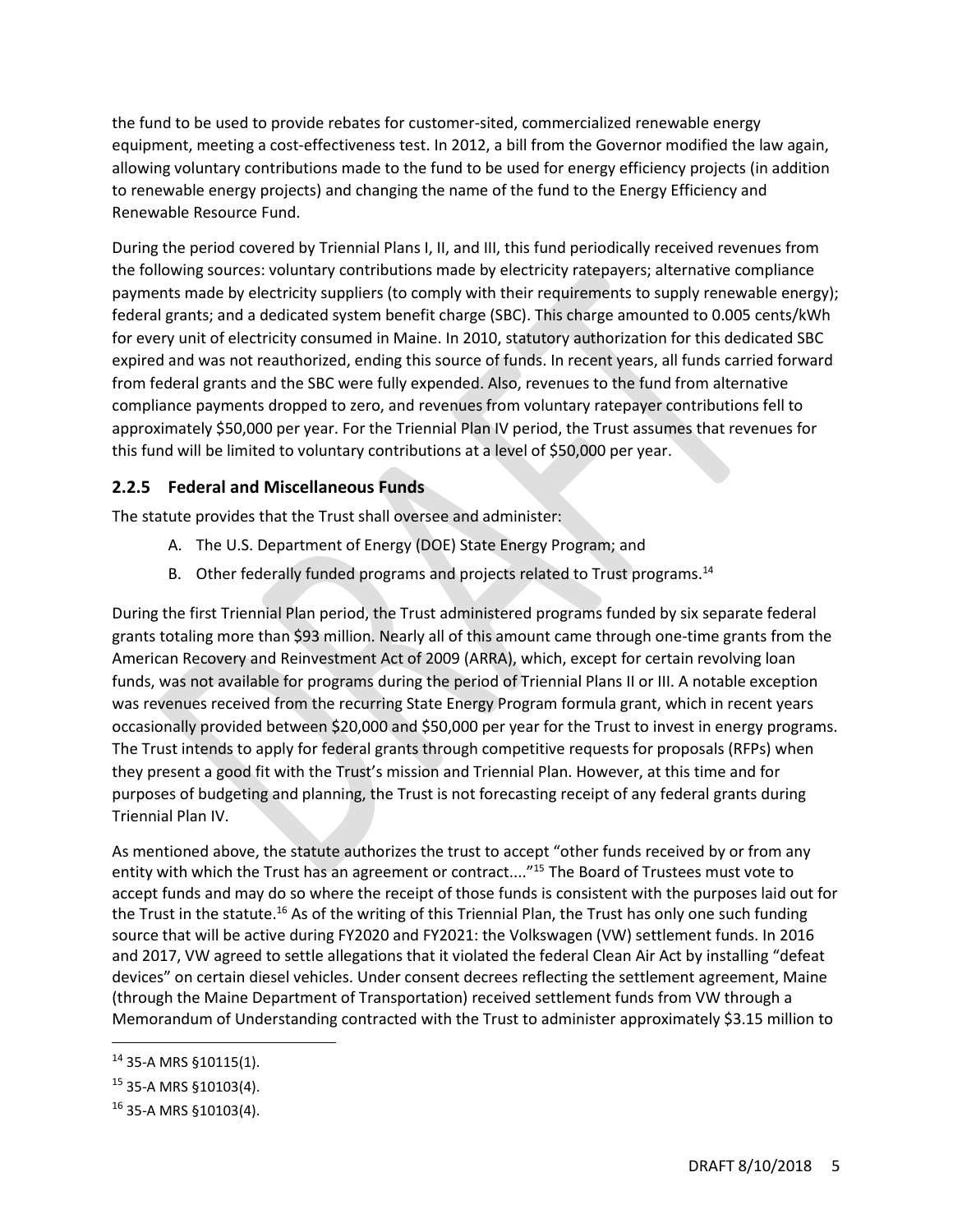promote electric vehicle (EV) charging infrastructure to help reduce greenhouse gases and improve the energy efficiency of transportation in Maine. The Trust Board voted unanimously in December 2017 to accept the funds for this purpose.

As with any outside grants or funding streams, the allowable uses are typically set by the granting entity and memorialized in contract terms.

## **2.3 Long-Term Targets**

The Maine statute provides that an objective of the Trust's Triennial Plan is to design, coordinate, and integrate programs that advance six long-term goals.<sup>17</sup> These goals, as revised through the Omnibus Energy Bill in 2013, are listed below. (Appendix K details historical results as they relate to the Trust's progress in advancing these goals.)

- 1. Reducing energy costs, including residential heating costs;
- 2. Weatherizing substantially all homes whose owners or occupants are willing to participate in and share the costs of cost-effective home weatherization by 2030;
- 3. Reducing peak-load demand for electricity by 300 MW by 2020;
- 4. By 2020, achieving electricity and natural gas program savings of at least 20% and heating fuel savings of at least 20%;
- 5. Creating stable private sector jobs providing alternative energy and energy efficiency products and services in the State by 2020; and
- 6. Reducing greenhouse gas emissions from the heating and cooling of buildings in the State by 10% below 1990 levels by January 1, 2020.<sup>18</sup>

## **2.4 Principles of Administration**

Leading up to the legislative decision to shift responsibility for administering programs to the new, independent Trust, there was robust policy debate about what principles should guide the implementation of programs. A consensus emerged to increase the focus on customers' energy needs; promote independent and objective planning and decision-making; enhance nimbleness and flexibility in program management in order to adjust quickly to changes in energy prices and the emergence of new technologies or program strategies; and promote efficient administration, transparency, and accountability.

These industry best practices were later codified in the Efficiency Maine Trust Act, which directs the Trust to ensure that program design and implementation conform to enumerated "Principles of Administration," in order to be:

● **Consumer-Oriented.** Programs are consumer-oriented such that the processes for participation and program design are targeted to serve the multiple needs of energy consumers in this State;

<sup>17</sup> 35-A MRS §10104(4)(F).

<sup>18</sup> 38 MRS §576.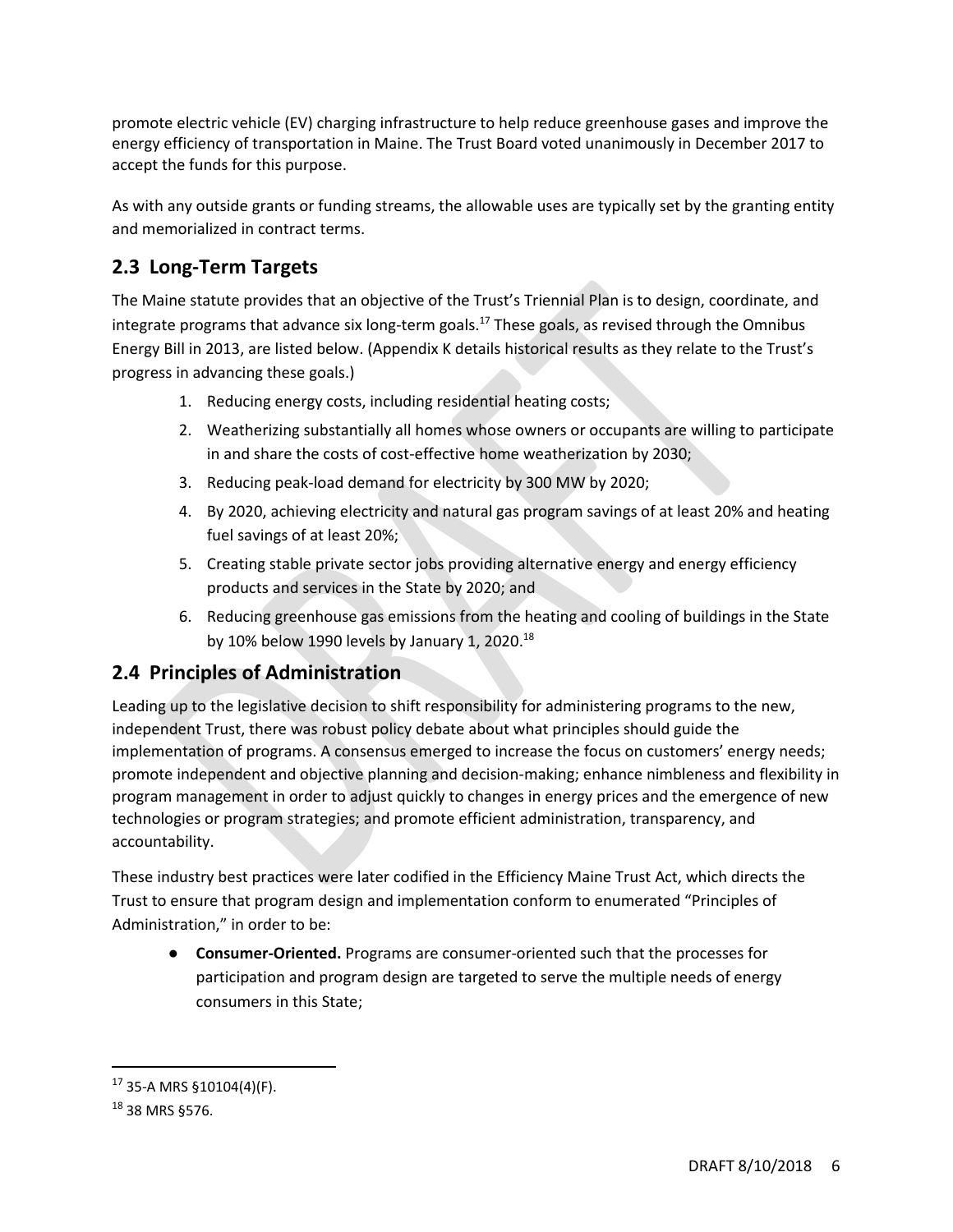- **Independent, Objective, Nimble.** The effectiveness of programs is maximized by building up and centralizing expertise, addressing conflicts of interest, mitigating the influence of politics, promoting flexible, timely program management and providing a champion for funding cost-effective energy and energy efficiency programs;
- **Efficient.** The efficiency with which programs are planned, designed, overseen and delivered is maximized; and
- **Sustainable.** Sufficient checks and balances are provided to ensure consistency with public policy and accountability so that energy efficiency programs in the State are sustainable for the long term.<sup>19</sup>

The model of using an independent, third-party administrator such as the Trust to help achieve these principles in the administration of efficiency programs and alternative energy programs is becoming more common across the United States. This model is also employed in Delaware, the District of Columbia, Hawaii, New Jersey, New York, Oregon, Wisconsin, and Vermont.

## **2.5 Other Statutory Directives**

### **2.5.1 PACE Act**

The Property Assessed Clean Energy (PACE) Act was enacted in Maine in 2010 to facilitate financing of energy saving improvements in Maine buildings.<sup>20</sup> The PACE Act establishes underwriting standards for small loans (up to \$15,000) and authorizes the Trust to administer a program of marketing, financing, and servicing loans for energy upgrades.

### **2.5.2 Capacity Resource Adequacy**

In recent years, the Maine Legislature enacted a provision authorizing the Commission to approve longterm contracts for capacity and energy under specific circumstances.<sup>21</sup> The purposes of this provision include:

- To reduce electric prices and price volatility for the State's electricity consumers and to reduce GHG emissions from the electricity generation sector; and
- To develop new capacity resources to reduce demand or increase capacity so as to mitigate the effects of any regional or federal capacity resource mandates.<sup>22</sup>

Among other things, the Commission may contract with the Trust to deliver energy efficiency capacity resources and the available energy that is associated with such resources.<sup>23</sup>

<sup>19</sup> 35-A MRS §10104(2).

<sup>20</sup> 35-A MRS §10151 et seq.

 $21$  35-A MRS §3210(C).

<sup>&</sup>lt;sup>22</sup> 35-A MRS §3210(C)(2)(B) and (2)(C).

<sup>23</sup> 35-A MRS §3210-C(6)(A).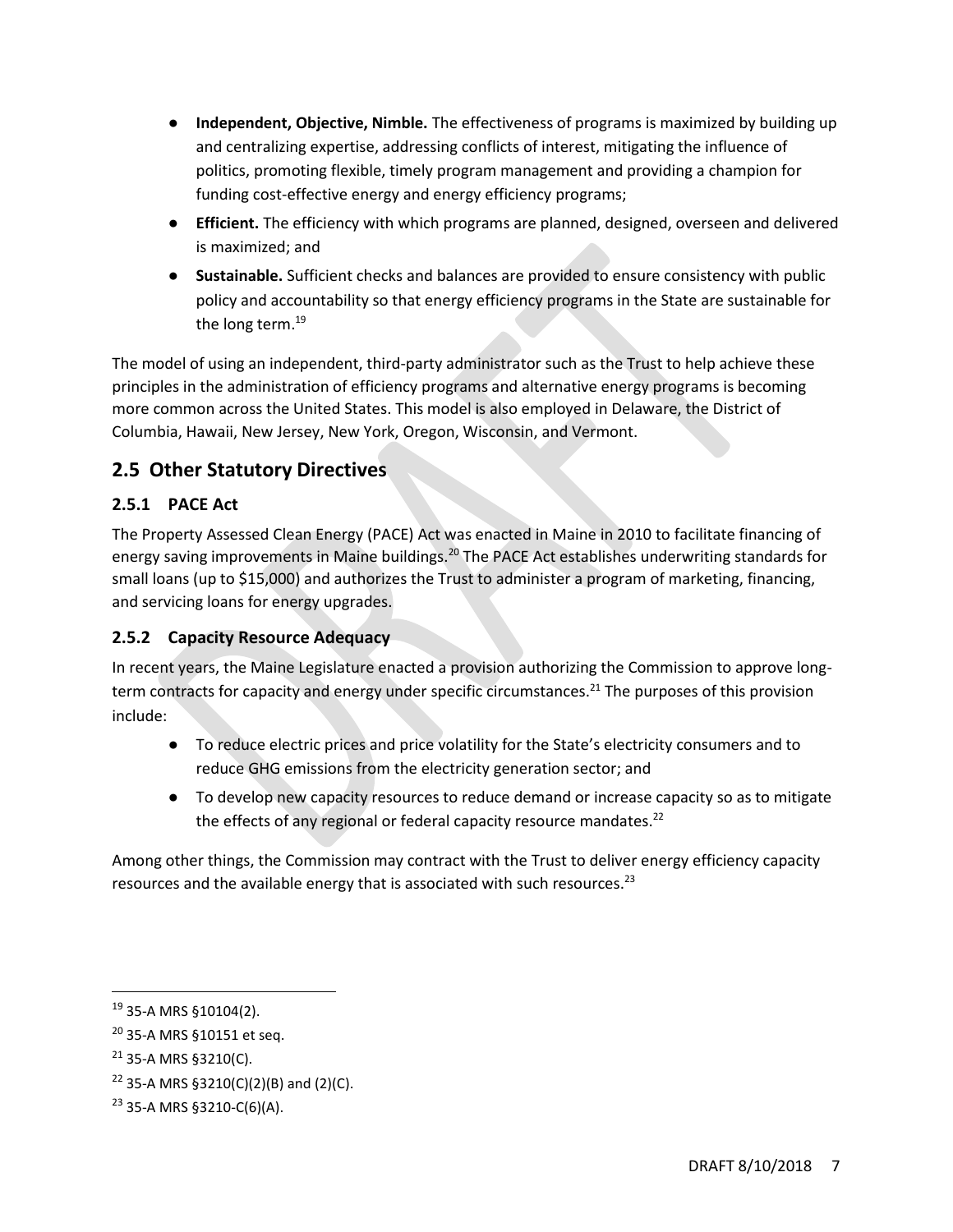### **2.5.3 Potential Energy Infrastructure Revenues**

In 2009, the Maine Legislature established a process for permitting electricity transmission lines or gas pipelines to use the existing rights-of-way along certain state-owned corridors: I-95, I-295, and the Searsport-Loring pipeline easement. The law provides that until July 31, 2017, for a transmission line or pipeline that was permitted to use one of these corridors, a portion of the payments from the project due to the state would be deposited in the Energy Infrastructure Benefits Fund managed by the Trust.<sup>24</sup> The statute further directs that the Trust is to use any such proceeds from the Energy Infrastructure Benefits Fund for grants, loans, programs and incentives "[t]o improve the State's economy by pursuing lower energy costs for people, communities and businesses in a manner that will enhance the environment of the State in accordance with the triennial plan."<sup>25</sup> To date, no payments have been made to the Fund, and no qualifying projects have been permitted that would require payments to the Fund.

## **2.6 Program Guidelines**

The regulatory framework in which the Trust operates starts with the statutory provisions outlined above. This framework is detailed in a series of rules that the Trust has adopted and through program guidelines. The Trust's rules, codified at Section 95-648 of the Code of Maine Rules, and individual program guidelines are all available on the Efficiency Maine website at www.efficiencymaine.com.

## **2.7 Oversight from the Public Utilities Commission**

The Commission has oversight of the Trust's program planning and administration,<sup>26</sup> and must approve the Triennial Plan. The Commission will approve the Plan if it reasonably explains how the programs will achieve the requirements of the statute and the performance metrics contained in the Plan.

The Commission's oversight includes evaluating performance of the programs and ratifying the performance metrics if the metrics conform with the statute's principles of program administration and are in the public interest. The Commission may open an investigation and issue appropriate orders to address concerns of non-compliance. The Commission is empowered to establish a fund to cover the costs of its oversight responsibilities.

## **2.8 Legislature**

The Trust's committee of jurisdiction in the Maine Legislature is the Energy, Utilities and Technology (EUT) Committee. On December 1 of each year, the Trust presents to the EUT Committee the annual report of the prior year's activities, results, and financials. On January 30 and July 30 of each year, the Trust also submits to the EUT Committee year-to-date financial updates and the operating budget. By practice, the Trust typically also provides a briefing on the annual report and plans for the year ahead to the EUT Committee early in the year for each legislative session. Periodically throughout a session, the Trust provides briefings, written information, analysis, and testimony about energy issues. Occasionally, when relevant, the Trust offers similar input in other legislative committees, such as the Environment and Natural Resources Committee or the Appropriations Committee. When a Triennial Plan is under

 $\overline{a}$ 

<sup>24</sup> 35-A MRS §122(6-A) and (6-B); see also, 5 MRS §282(9).

<sup>25</sup> 35-A MRS §10103(4-A).

 $26$  See, generally, 35-A MRS §10104(4) and §10120.